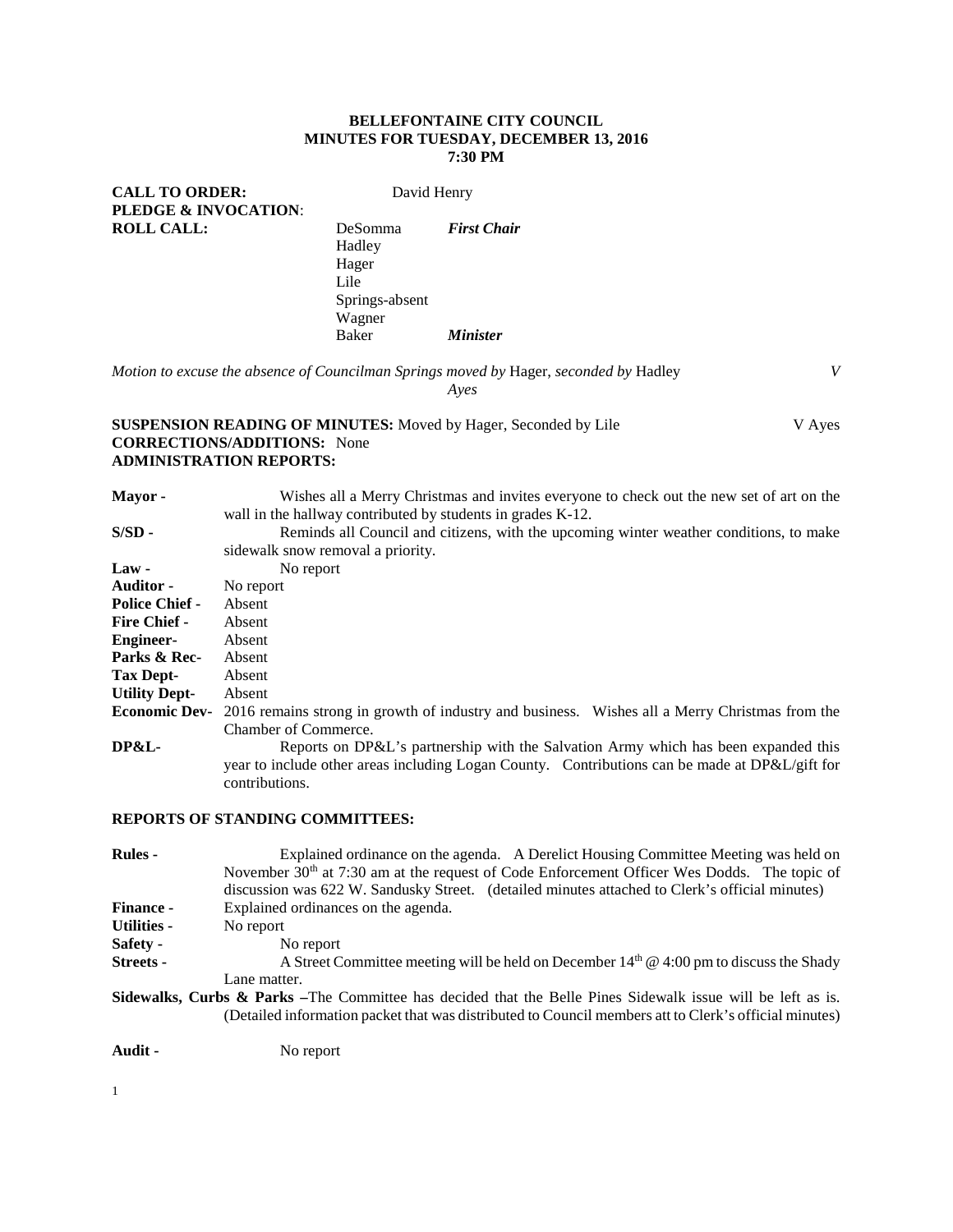**COMMUNICATIONS FROM CITIZENS:** Vera Kuaile, 133 Red Pine Dr., here to support the sidewalks issue on Red Pine Dr. In previous conversations with Mr. Notestine, Ms. Kuaile pointed out that sidewalks are in the plot plans and should be put in for foot traffic and children in the neighborhood.

Rick Jordan, 113 Red Pines, here in support of the sidewalk issue. He states that he had to put in sidewalks on his property as it is in his contract and bi laws, Article 1, Section 10.

#### **INTRODUCTION OF ORDINANCES:**

#### **1. ORDINANCES FOR 1ST READING**

16-75 A. AN ORDINANCE ESTABLISHING AND PROVIDING FOR COMPENSATION FOR THE CITY TREASURER AND DECLARING AN EMERGENCY IN THE CITY OF BELLEFONTAINE.

#### **FINANCE**

| $3RR -$    | Moved by Baker, seconded by Wagner | V Ayes |
|------------|------------------------------------|--------|
| Passage -  | Moved by Baker, seconded by Wagner | V Aves |
| Adoption - | Moved by Baker, seconded by Wagner | V Aves |

#### **2. ORDINANCES FOR 2ND READING**

16-64 A. AN ORDINANCE AMENDING THE BELLEFONTAINE CITY COUNCIL RULES FOR ELECTRONIC DELIVERY OF CERTAIN MATERIALS AND DECLARING AN EMERGENCY IN THE CITY OF BELLEFONTAINE, OHIO.

# **RULES**

| $3RR -$    | Moved by Hager, seconded by Lile | V Ayes |
|------------|----------------------------------|--------|
| Passage -  | Moved by Hager, seconded by Lile | V Ayes |
| Adoption – | Moved by Hager, seconded by Lile | V Aves |

16-69 B. AN ORDINANCE MAKING TEMPORARY APPROPRIATIONS FOR CURRENT EXPENSES AND OTHER EXPENDITURES DURING THE FISCAL YEAR BEGINNING JANUARY 1, 2017 AND ENDING DECEMBER 31, 2017 AND DECLARING AN EMERGENCY IN THE CITY OF BELLEFONTAINE, OHIO. **FINANCE**

| 3RR-      | Moved by Baker, seconded by DeSomma | V Ayes |
|-----------|-------------------------------------|--------|
| Passage-  | Moved by Baker, seconded by DeSomma | V Ayes |
| Adoption- | Moved by Baker, seconded by DeSomma | V Aves |

16-70 C. AN ORDINANCE AUTHORIZING THE SERVICE-SAFETY DIRECTOR AND/OR FIRE CHIEF TO ENTER INTO A CONTRACT TO PURCHASE AN AMBULANCE FOR THE CITY OF BELLEFONTAINE FIRE DEPARTMENT PURSUANT TO THE APPROVED STATE TERM SCHEDULE OF THE STATE OF OHIO DEPARTMENT OF ADMINISTRATIVE SERVICES AND DECLARING AN EMERGENCY IN THE CITY OF BELLEFONTAINE, OHIO. **FINANCE**

| 3RR-      | Moved by Baker, seconded by Wagner | V Aves |
|-----------|------------------------------------|--------|
| Passage-  | Moved by Baker, seconded by Wagner | V Aves |
| Adoption- | Moved by Baker, seconded by Wagner | V Aves |

16-71 D. AN ORDINANCE AUTHORIZING THE LOAN OF MONIES FROM FUND 615 REFUSE TO FUND 630 AMBULANCE AND DECLARING AN EMERGENCY IN THE CITY OF BELLEFONTAINE, OHIO. **FINANCE**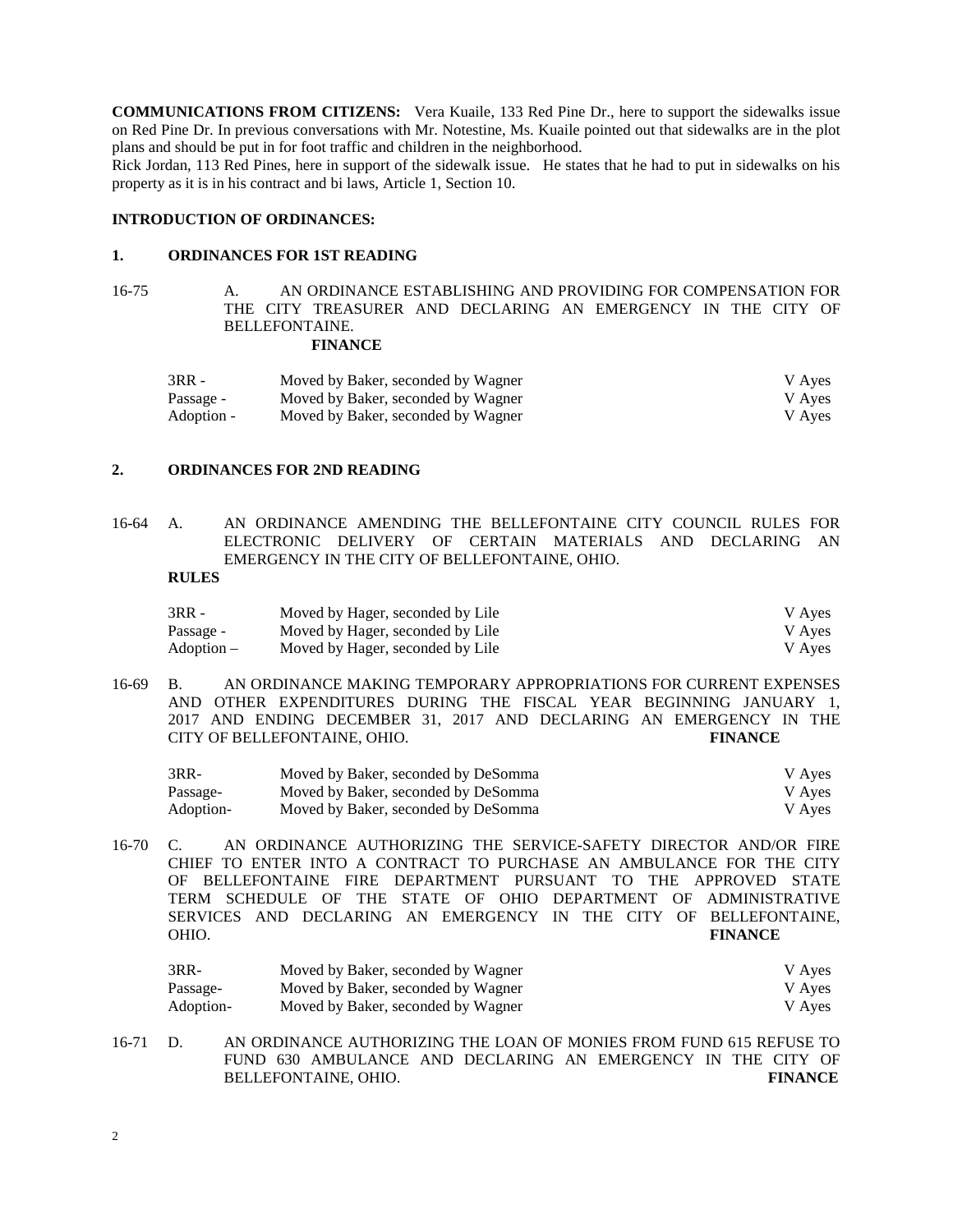| 3RR-      | Moved by Baker, seconded by DeSomma | V Ayes |
|-----------|-------------------------------------|--------|
| Passage-  | Moved by Baker, seconded by DeSomma | V Aves |
| Adoption- | Moved by Baker, seconded by DeSomma | V Aves |

16-72 E. AN ORDINANCE ESTABLISHING AND PROVIDING FOR COMPENSATION FOR THE BELLEFONTAINE MUNICIPAL COURT PROSECUTOR FOR 2017 AND DECLARING AN EMERGENCY IN THE CITY OF BELLEFONTAINE. OHIO. FINANCE EMERGENCY IN THE CITY OF BELLEFONTAINE, OHIO.

| 3RR-      | Moved by Baker, seconded by Wagner | V Ayes |
|-----------|------------------------------------|--------|
| Passage-  | Moved by Baker, seconded by Wagner | V Aves |
| Adoption- | Moved by Baker, seconded by Wagner | V Aves |

16-73 F. AN ORDINANCE AUTHORIZING THE SERVICE-SAFETY DIRECTOR AND/OR FIRE CHIEF TO ENTER INTO CONTRACT FOR THE PURCHASE OF NEMSIS 3 COMPLIANT PATIENT CARE REPORTING SOFTWARE FOR THE CITY OF BELLEFONTAINE FIRE DEPARTMENT AND DECLARING AN EMERGENCY IN THE CITY OF BELLEFONTAINE, OHIO. **FINANCE**

| 3RR-      | Moved by Baker, seconded by DeSomma | V Aves |
|-----------|-------------------------------------|--------|
| Passage-  | Moved by Baker, seconded by DeSomma | V Aves |
| Adoption- | Moved by Baker, seconded by DeSomma | V Aves |

16-74 G. AN ORDINANCE MAKING SUPPLEMENTAL APPROPRIATIONS AND AMENDING THE PERMANENT APPROPRIATIONS ORDINANCE FOR PURPOSES OF GENERAL, FIRE DONATION, SOUTH TIF, REFUSE, AMBULANCE AND WORKERS COMPENSATION AND DECLARING AN EMERGENCY IN THE CITY OF BELLEFONTAINE, OHIO. **FINANCE** 3RR- Moved by Baker, seconded by Wagner V Ayes

| Passage-  | Moved by Baker, seconded by Wagner | V Ayes |
|-----------|------------------------------------|--------|
| Adoption- | Moved by Baker, seconded by Wagner | V Ayes |

#### **3. ORDINANCES FOR 3RD READING**

| 16-60 | A. | AN ORDINANCE AUTHORIZING THE PURCHASE OF MISCELLANEOUS SUPPLIES,   |                |
|-------|----|--------------------------------------------------------------------|----------------|
|       |    | EQUIPMENT AND SERVICES FOR USE IN 2017, AND DECLARING AN EMERGENCY |                |
|       |    | IN THE CITY OF BELLEFONTAINE, OHIO.                                | <b>FINANCE</b> |

|       | Adoption – | Moved by Baker, seconded by DeSomma                                                                                               |  |                | V Ayes |
|-------|------------|-----------------------------------------------------------------------------------------------------------------------------------|--|----------------|--------|
| 16-61 | B.         | AN ORDINANCE ESTABLISHING AND PROVIDING FOR COMPENSATION OF<br>DEPARTMENT HEADS AND SUPERVISORY HOURLY POSITIONS FOR CERTAIN CITY |  |                |        |
|       |            | EMPLOYEES AND DECLARING AN EMERGENCY IN THE CITY OF BELLEFONTAINE.<br>OHIO (2017 SUPERVISORY WAGE ORDINANCE)                      |  | <b>FINANCE</b> |        |

Adoption- Moved by Baker, seconded by Wagner V Ayes

16-62 C. AN ORDINANCE ESTABLISHING AND PROVIDING FOR COMPENSATION FOR CERTAIN SERVICE EMPLOYEES OF THE CITY OF BELLEFONTAINE AND DECLARING AN EMERGENCY IN THE CITY OF BELLEFONTAINE, OHIO. (2017 SERVICE WORKERS PAY ORDINANCE) **FINANCE**

| Adoption- | Moved by Baker, seconded by DeSomma | V Aves |
|-----------|-------------------------------------|--------|
|-----------|-------------------------------------|--------|

16-63 D. AN ORDINANCE ESTABLISHING AND PROVIDING FOR COMPENSATION FOR